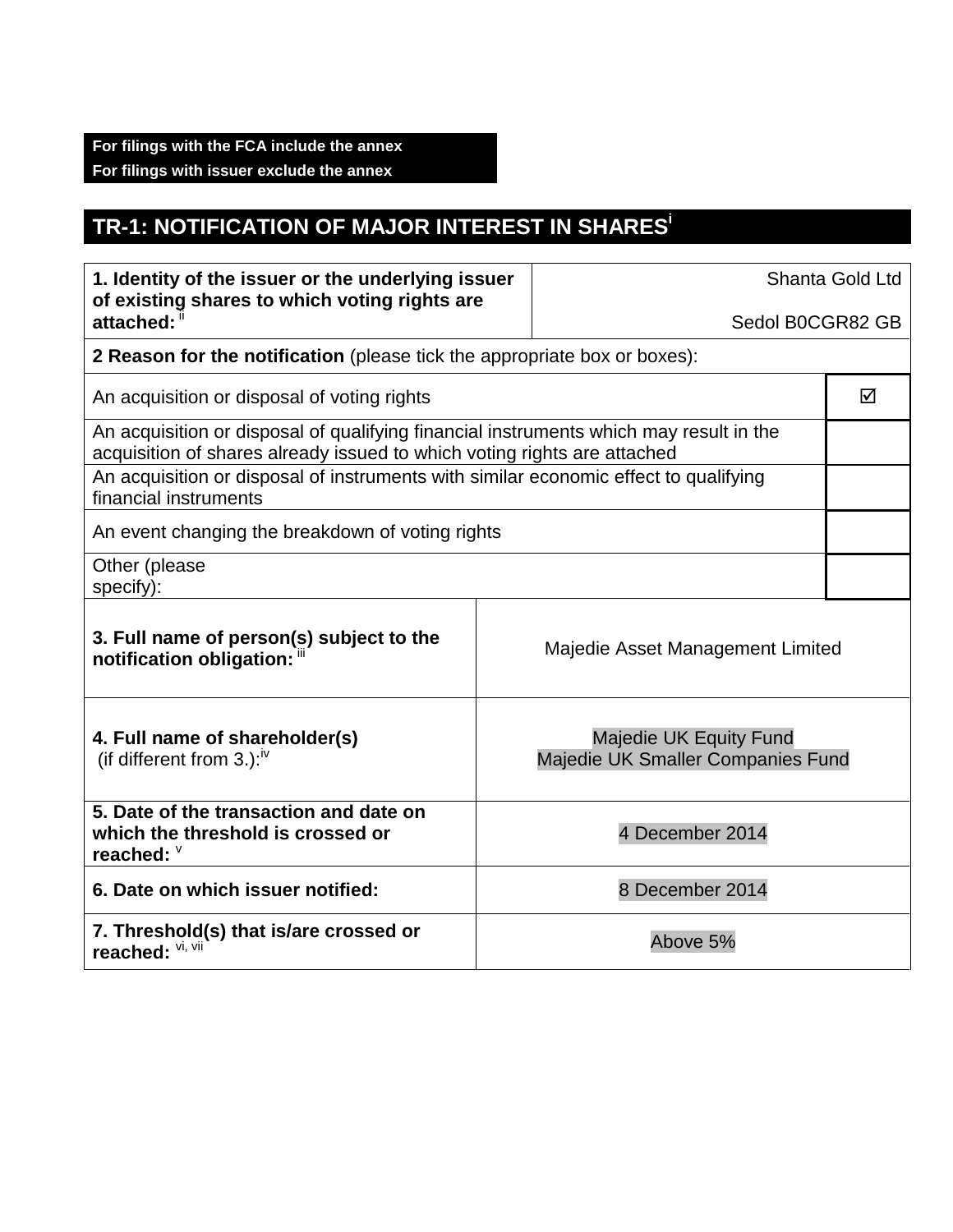| 8. Notified details:                         |                                                               |                            |                                                      |                      |                                 |               |                 |
|----------------------------------------------|---------------------------------------------------------------|----------------------------|------------------------------------------------------|----------------------|---------------------------------|---------------|-----------------|
| A: Voting rights attached to shares Vili, ix |                                                               |                            |                                                      |                      |                                 |               |                 |
| Class/type of<br>shares                      | <b>Situation previous</b><br>to the triggering<br>transaction |                            | Resulting situation after the triggering transaction |                      |                                 |               |                 |
| if possible using<br>the ISIN CODE           | <b>Number</b><br><b>Number</b><br>οf<br>οf                    | <b>Number</b><br>of shares | <b>Number of voting</b><br>rights                    |                      | % of voting rights <sup>x</sup> |               |                 |
|                                              | <b>Shares</b>                                                 | Voting<br><b>Rights</b>    | <b>Direct</b>                                        | Direct <sup>xi</sup> | Indirect <sup>xii</sup>         | <b>Direct</b> | <b>Indirect</b> |
| GB00B0CGR828                                 |                                                               |                            |                                                      |                      |                                 |               |                 |
|                                              | 21,759,827                                                    | 21,759,827                 |                                                      |                      | 23,358,729                      |               | 5.03            |
|                                              |                                                               |                            |                                                      |                      |                                 |               |                 |

| <b>B: Qualifying Financial Instruments</b>           |                                               |                                           |                                                                                                           |                       |
|------------------------------------------------------|-----------------------------------------------|-------------------------------------------|-----------------------------------------------------------------------------------------------------------|-----------------------|
| Resulting situation after the triggering transaction |                                               |                                           |                                                                                                           |                       |
| <b>Type of financial</b><br>instrument               | <b>Expiration</b><br>$date^{\overline{x}iii}$ | Exercise/<br><b>Conversion Period Xiv</b> | <b>Number of voting</b><br>rights that may be<br>acquired if the<br>instrument is<br>exercised/converted. | % of voting<br>rights |
|                                                      |                                               |                                           |                                                                                                           |                       |

**C: Financial Instruments with similar economic effect to Qualifying Financial Instruments** xv, xvi **Resulting situation after the triggering transaction Type of financial instrument Exercise price Expiration date** xvii **Exercise/ Conversion**  period<sup>xviii</sup> **Number of voting rights instrument refers to % of voting rights** xix, xx **Nominal Delta**

| Total (A+B+C)                  |                             |  |  |
|--------------------------------|-----------------------------|--|--|
| <b>Number of voting rights</b> | Percentage of voting rights |  |  |
| 23,358,729                     | 5.03%                       |  |  |